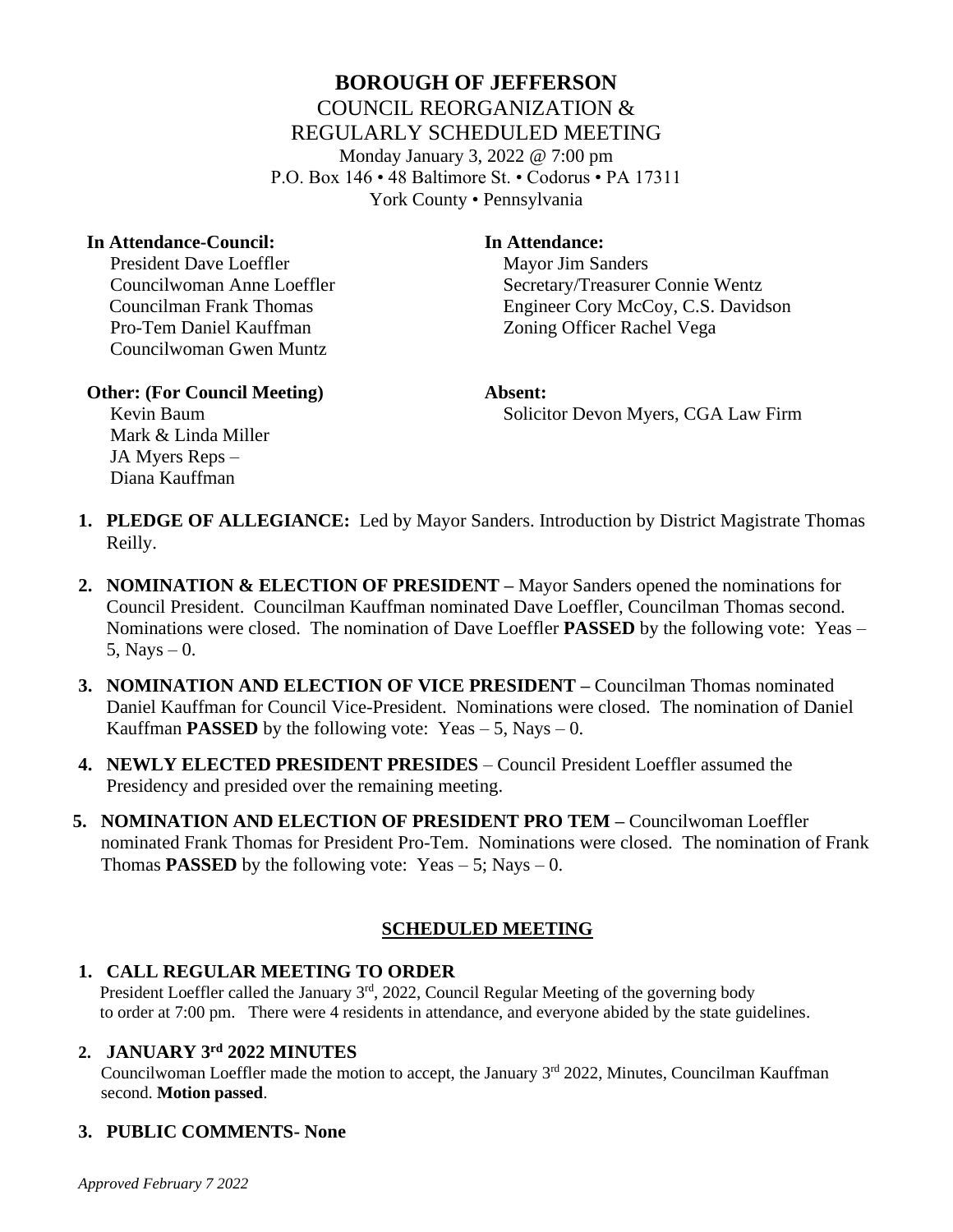# **4. SOLICITOR'S REPORT**

**-** Zoning Ordinance change- Councilman Thomas motions to REJECT Ordinance 2022-01. No seconded. President Loeffler motions to APPROVE to change the Zoning Change needed for JA Myers property, Councilman Kauffman seconded. Motion passed 3-2. Councilman Thomas votes against. Lawyer spoke to say Thank You to the council for the time and wants to state the willingness to work with the Borough. The next step is to communicate with the utilities authorities to discuss moving forward with the project.

Linda Miller spoke up to say she didn't think the statement "You all have homes already, shouldn't other people too". Lawyer apologized and said his statement was not meant to be offensive. Councilman Thomas spoke to say another comment was offensive, that "Those residents here, are only here because they received letters in the mail". Lawyer again apologizes, that was not to be offensive. Explains more about the detail. Councilman Thomas states he is unhappy with this and continues to explain his disagreement with the project. Lawyer discusses that it may change, and hopefully change to everyone's satisfaction.

# **5. ENGINEER REPORT** –

- Cory will get a draft over for February Agenda for Comprehensive Plan details. President Loeffler asks when a rezoning map should be done. Cory says it can be done at the same time, to decide what should or could be built in certain areas. Cory would like Rachel Vega- Zoning Officer, to investigate zones that is available. President Loeffler states to look at any business areas.

- **Solicitor left the meeting at 7:38 pm**

# **6. PLANNING COMMISSION –** No report given

#### **7. TREASURER'S REPORT**

- a) Cash Flow Report, Budget vs. Actual Report, Income & Expense Reports for December– Councilwoman Loeffler made the **motion** to accept the Cash Flow Report, Councilman Kauffman seconded and the **motion passed**.
- b) Capital Account is dormant and will be charged a fee. Secretary Wentz will investigate making movement to prevent that and other accounts from happening.
- c) President Loeffler discusses his meeting with the Financial Advisor at Peoples Bank, to discuss options for investing the Borough extra accounts. Discusses interest rates, and what account may be beneficial to our account. Councilman Thomas says we should look into doing something with the Borough Building parking lot.

#### **8. JEFFERSON CODORUS JOINT SEWER AUTHORITY REPORT**

a) Next Meeting – January  $5<sup>th</sup>$ , 2022

# **9. ZONING/PERMIT REPORT**

- a) Permit & Ordinance Violations Report for December
- b) Ordinance Compliance Officer No report for December

# **10. MAYOR'S REPORT –** No report given

# **11. COMMITTEE REPORTS / COMMITTEE ASSIGNMENTS**

- a) Building, Property and Supply Chairperson D. Loeffler No report
- b) Maintenance List –December maintenance discussed
- c) Finance Chairwoman Loeffler Gives Report
- d) YATB Councilwoman Loeffler Gives Report
- e) PSAB Councilwoman Loeffler Gives Update
- f) YCBA Councilwoman Loeffler Update on dinner.
- g) Lights, Water & Gas Chairwoman Muntz has been appointed to take over the Lights, Water & Gas – No report currently.